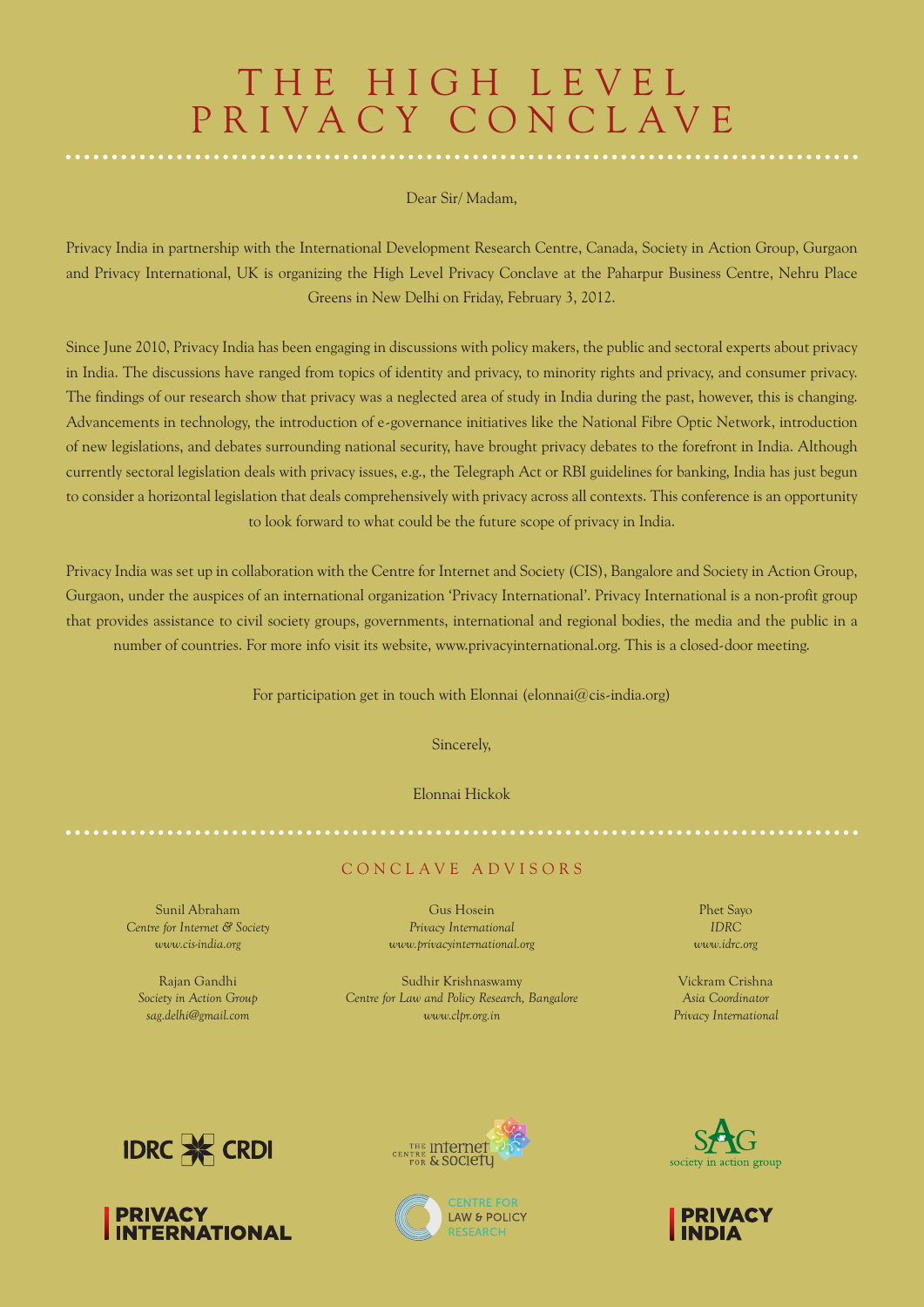### F E B R U A R Y 3 R D, 2 0 1 2 4 . 0 0 pm - 8 : 0 0 pm PAHARPUR BUSINESS CENTRE NEHRU PLACE GREENS NEW DELHI - 110019

## A G E N D A

 $4:00 \text{ pm} \cdot 4:30 \text{ pm}$  REGISTRATION AND TEA

| 4:30 pm - 4:45 pm   WELCOME & INTRODUCTION TO PRIVACY INDIA                     |
|---------------------------------------------------------------------------------|
| Rajan Gandhi (Society in Action Group)                                          |
|                                                                                 |
| 4:45 pm - 5:45 pm NATIONAL SECURITY AND PRIVACY                                 |
| MODERATOR: Malavika Jayaram (Advocate, Bangalore)                               |
| Gus Hosein (Executive Director, Privacy International, UK)                      |
| Vakul Sharma (Supreme Court Advocate, Delhi)                                    |
| P K Hormis Tharakan (Former Chief of Research and Analysis Wing, Govt of India) |
| Saikat Dutta (Journalist, DNA)                                                  |
| Manish Tewari (Member of Parliament)                                            |

Eric King *(Human Rights and Technology Adviser, Privacy International, UK)*

| 5:45 pm $\cdot$ 6:45 pm INTERNET AND PRIVACY                                            |
|-----------------------------------------------------------------------------------------|
| MODERATOR: Sunil Abraham (Executive Director, Centre for Internet & Society, Bangalore) |
| Rajeev Chandrasekhar (Member of Parliment, Karnataka)                                   |
| Simon Davies (Director-General, Privacy International, UK)                              |
| Vinayak Godse (Data Protection Director, DSCI)                                          |
| Deepak Maheshwari (Director Corporate Affairs, Microsoft)                               |
| Amitabh Das (General Counsel, Yahoo! India)                                             |
| Talish Ray (Board Member, Software Freedom Law Center)                                  |
|                                                                                         |
| $6:45$ pm $-7:00$ pm $THE$ WAY FORWARD                                                  |
| Elonnai Hickok (Policy Advocate, Privacy India)                                         |

 $7:00 \text{ pm} \cdot 8:00 \text{ pm } \text{D} \text{I} \text{N} \text{N} \text{E} \text{R}$ 

\*Participants to be confirmed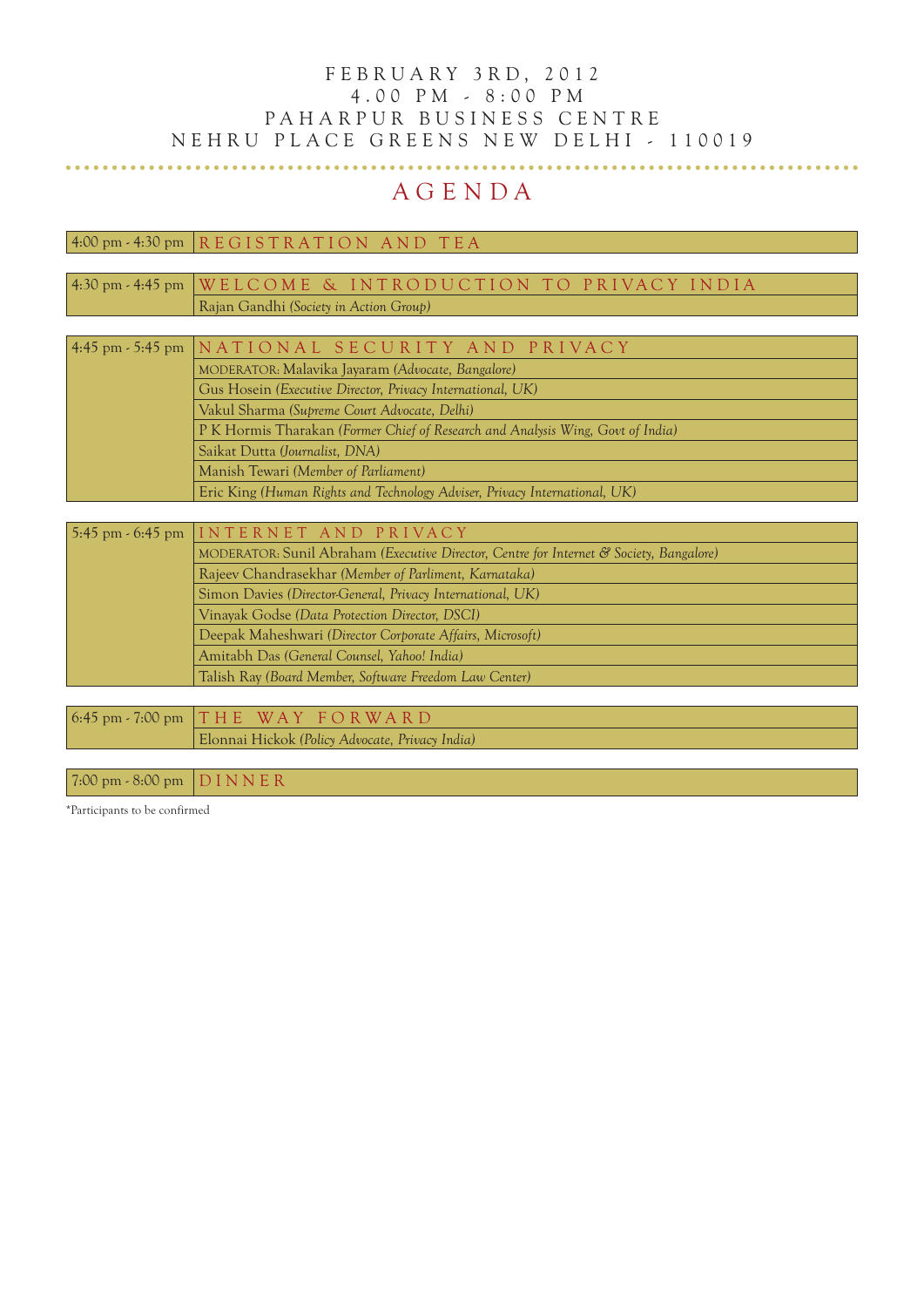# ALL INDIA PRIVACY **SYMPOSIUM**

#### Dear Sir/ Madam,

Privacy India in partnership with the International Development Research Centre, Canada, Society in Action Group, Gurgaon, Privacy International, UK and Commonwealth Human Rights Initiative is organizing the All India Privacy Symposium at the India International Centre, New Delhi on Saturday, February 4, 2012.

Since June 2010, Privacy India has been engaging in discussions with policy makers, the public and sectoral experts about privacy in India. The discussions have ranged from topics of identity and privacy, to minority rights and privacy, and consumer privacy. The findings of our research show that privacy was a neglected area of study for India in the past, however, this is changing. Advancements in technology, the introduction of e-governance initiatives like the National Fibre Optic Network, the introduction of new legislations, and debates surrounding national security, have brought privacy debates to the forefront in India. Although currently sectoral legislation deals with privacy issues, e.g., the Telegraph Act or RBI guidelines for banking, India has just begun to consider a horizontal legislation that deals comprehensively with privacy across all contexts. This conference is an opportunity to look forward to what could be the future scope of privacy in India.

Privacy India was set up in collaboration with the Centre for Internet and Society, Bangalore and Society in Action Group, Gurgaon, under the auspices of an international organization 'Privacy International'. Privacy International is a non-profit group that provides assistance to civil society groups, governments, international and regional bodies, the media and the public in a number of countries. For more info, visit its website www.privacyinternational.org.

This is a public meeting. For participation in the event, get in touch with Elonnai (elonnai@cis-india.org)

Sincerely,

Elonnai Hickok

#### S y mposium A d v isors

Sunil Abraham *Centre for Internet & Society www.cis-india.org*

Rajan Gandhi *Society in Action Group sag.delhi@gmail.com*

Gus Hosein *Privacy International www.privacyinternational.org*

Sudhir Krishnaswamy *Centre for Law and Policy Research, Bangalore www.clpr.org.in*

Phet Sayo *IDRC www.idrc.org*

Vickram Crishna *Asia Coordinator Privacy International www.privacyinternational.org*







**PRIVACY** 

**INTERNATIONAL**